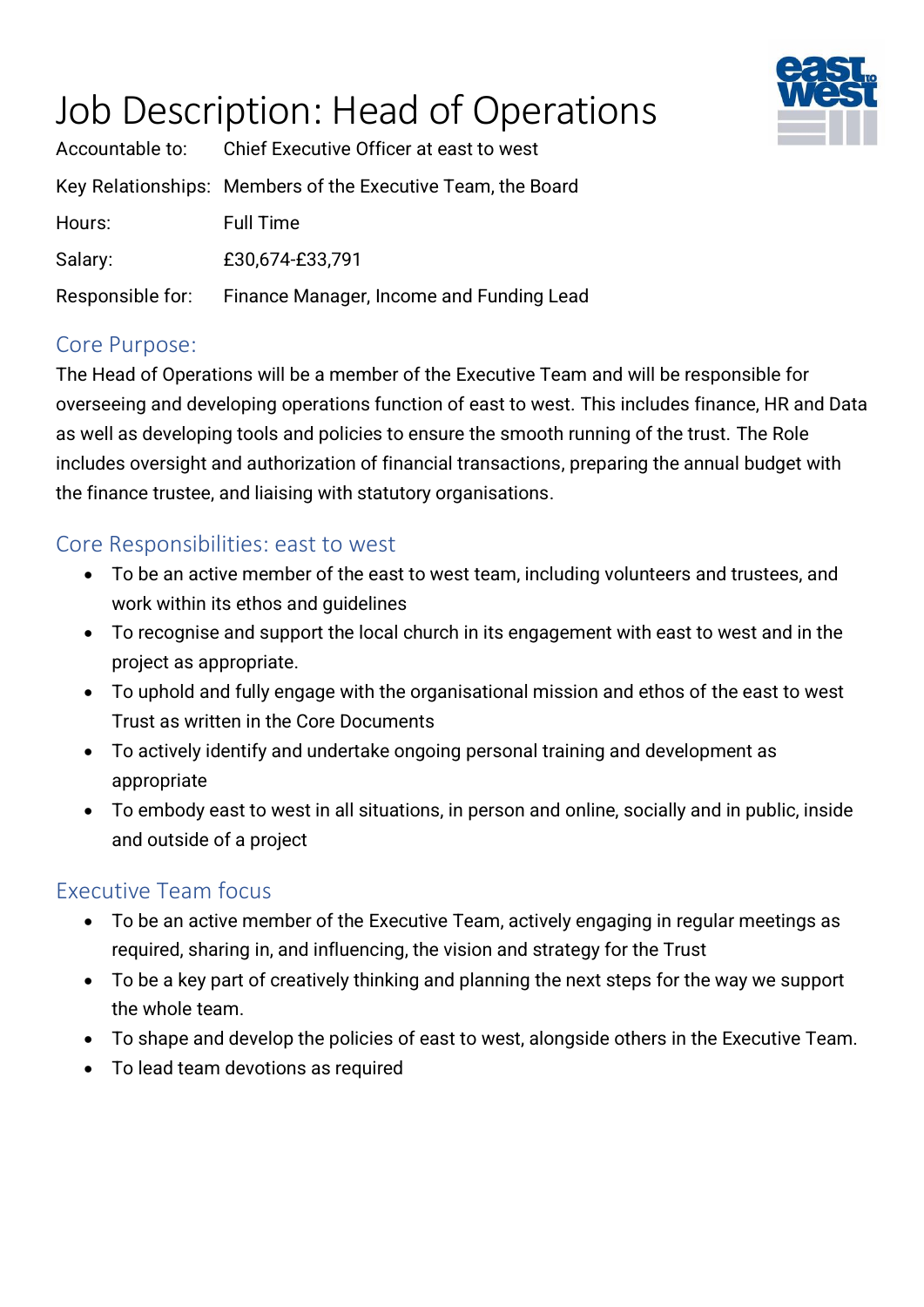## Team Focus

- To lead the operations team:
	- o Finance Manager
	- o Income and Communications Lead
- To lead the relationship with critical suppliers, including our IT company, landlord and church that we use as a meeting venue
- To enable the board to exercise their governance responsibilities effectively, providing information and reports as required
- To create, adapt and update our policies, in consultation with the trustee board:
	- o Finance Authorisation
	- o Budget Preparation
	- o Regular Finance Reporting
	- o GDPR/Data policy
	- o Safeguarding Policy
	- $\circ$  IT policy
	- o HR policies including recruitment, induction, disciplinary, leave authorisation etc
	- $\circ$  Other policy as may be required from time to time
- To prepare/oversee the statutory reports for the board to approve, as required, including:
	- o Annual Report to the Charity Commission
	- o Annual accounts for independent examination/audit
	- $\circ$  Other reporting as may be required from time to time (ICO, DBS etc)
- To act as second approver for financial transactions in line with policy.
- With the Finance Manager, to report to the finance (monthly) and board (quarterly) meetings as required by the finance trustee/board.
- To raise areas of concern with the CEO or Finance Trustee
- To support line managers in using HR policy correctly to recruit, develop and induct team members, in consultation with the HR trustee
- To oversee the safer recruitment processes
- To promote best practice using our digital tools and software
- Work with our IT company to make best use of digital tools and reporting within the trust.
- Oversee our communication plan owned by the communications team lead

### General

- Undertake training as agreed with your line manager. This may take the form of courses, reading or online events.
- To undertake any other duties as required by your line manager or trustees.